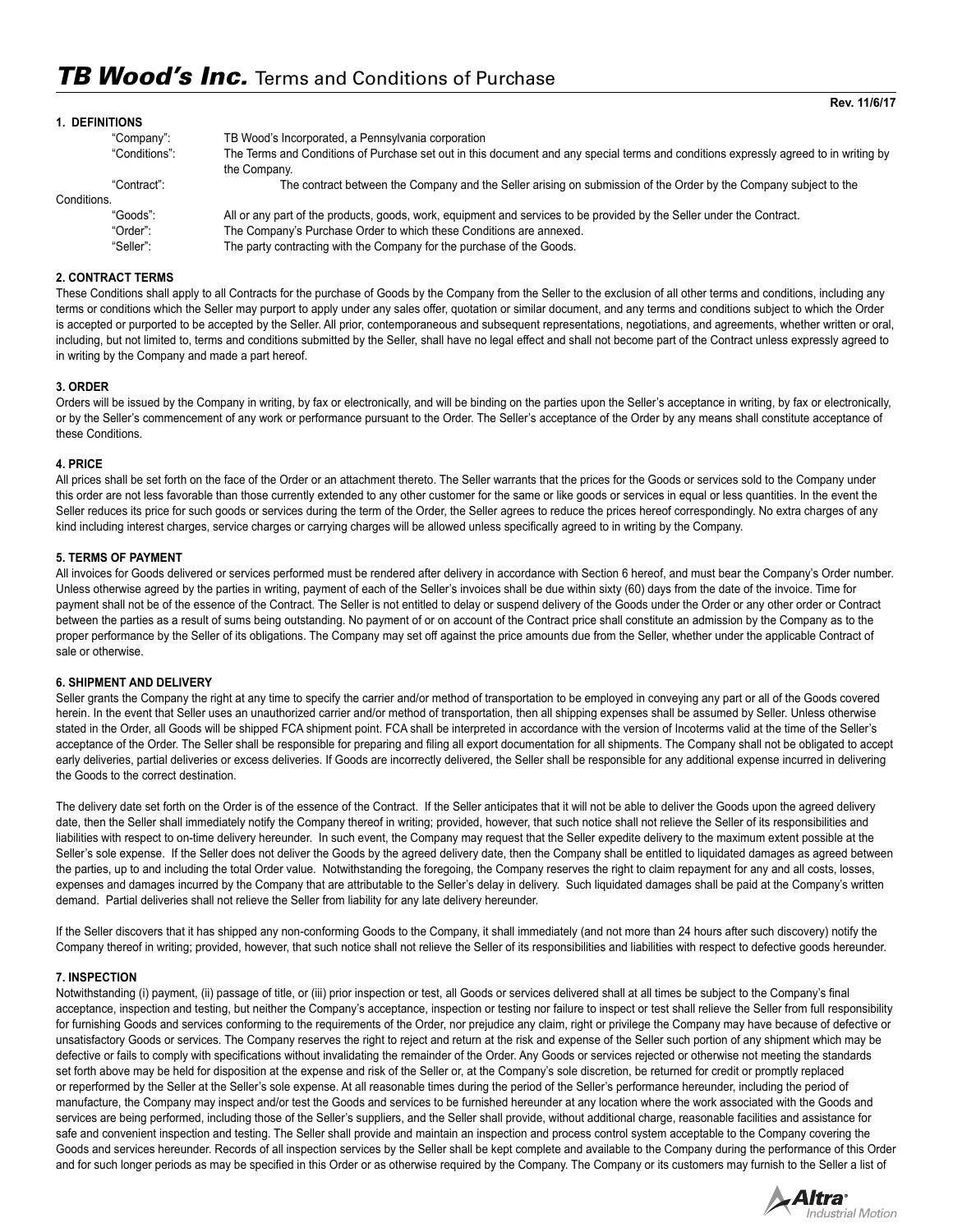**Rev. 11/6/17**

noncompliant items following inspection, and such list shall constitute the Company's or its customers' non⊡acceptance of the noncompliant items listed.

## **8. WARRANTY**

The Seller warrants that, upon delivery and for a period of 24 months from the date of delivery, or such other period as shall be agreed upon in writing by the parties, the Goods (i) are designed and manufactured in a professional and workmanlike manner, (ii) are fit for any normal or agreed purpose, (iii) are free from defects in design, materials and workmanship, (iv) strictly comply with specifications and requirements agreed upon with the Company and, in the absence of such agreement, with industry standards, (v) comply with all applicable laws, regulations, orders, acts and statutory requirements relating to the manufacture and sale of such Goods, and (vi) are free of any claim of any nature by any third person. The acceptance of Goods by the Company shall not waive or adversely affect any claim or cause of action arising out of breach of any of the foregoing warranties or any other warranty expressed by the Seller or implied in fact or in law.

Without prejudice to any other right or remedy which the Company may have, for any breach of the foregoing warranties, the Seller shall at the Company's direction, do any of the following (i) take all necessary action, at the Seller's full cost and expense, to correct such breach in the most expeditious manner possible; (ii) refund to the Company an equitable portion of the Contract price; (iii) furnish replacement Goods, as necessary, at the original shipping point; or (iv) in the case of services, reperform the services. All costs incurred in the expedient correction of breach (including premium time, de□installation, installation, re□commissioning and freight if required by the Company's operating needs), shall be borne by the Seller. In the event of failure by the Seller to expeditiously correct defects in or replace nonconforming Goods or services, the Company, after reasonable notice to the Seller, may make such corrections or replace such Goods and services and charge the Seller for all costs and expenses incurred by the Company thereby.

The warranties of the Seller set forth herein shall inure to the benefit of the Company and its successors, assigns, customers, and other users of the Goods or services.

## **9. INDEMNIFICATION**

To the fullest extent permitted by law, the Seller shall indemnify, defend and hold harmless the Company, its directors, officers, employees, agents, affiliates, representatives, and any of the Company's customers buying or using the Goods or services specified herein (collectively, the "Indemnified Parties"), from and against any and all suits , actions, legal or administrative proceedings, claims, demands, damages, liabilities, interest, attorneys' fees, costs and expenses of any nature, whether arising before or after completion and installation of the Goods and/or services, for which the Indemnified Parties might become liable as a result of any act, omission, fault, or negligence, whether active or passive, of the Seller or of anyone acting under the Seller's direction or control or on its behalf, in connection with or incident to the Seller's performance of the Contract, including, without limitation, (i) any third party product liability claims for death, personal injury, property damage and any other losses caused by defective Goods, (ii) any third party claims arising out of any misrepresentation, breach or default by the Seller with respect to ownership, possession, use, operation, condition, sale, purchase, lease, maintenance, selection, manufacture, or delivery of any item or items of Goods or services (including, without limitation, latent and other defects, whether or not discoverable by the Company), and (iii) any other third party claims arising out of the Seller's breach of any representation, warranty or obligation set forth herein.

## **10. INSURANCE**

The Seller shall purchase, prior to performance under the Contract, and shall maintain and keep in force at its own cost and expense, the following insurance coverage: (a) worker's compensation at applicable statutory requirements, (b) employer's liability of at least \$1,000,000 each accident, (c) comprehensive automobile liability, bodily injury and property damage liability of at least \$2,000,000 each occurrence, combined single limit, and (d) commercial general liability, including completed operations and contractual liability (contractual liability to include liability assumed under the Contract), bodily injury and property damage liability. As proof of such insurance, the Seller shall, at any time upon the Company's reasonable request, furnish the Company with certificates of insurance identifying the Company as additional insured, which certificates shall provide for 30 days' advance notice to the Company prior to modification or termination of the policies.

### **11. COMPANY'S PROPERTY; CONFIDENTIALITY**

All plans, specifications, patterns, drawings, designs, blueprints, models, tools, molds, jigs, dies, patterns, samples and other technical documents and information furnished by the Company to the Seller, or specifically paid for by the Company for the manufacture of the Goods, and any replacements thereof and changes thereto and any materials affixed or attached thereto, shall at all times be and remain the exclusive property of the Company. Such materials (i) shall be plainly marked by the Seller as property of the Company, (ii) shall be held by the Seller in safe custody at its own risk and maintained and kept in good condition by the Seller until returned to the Company and (iii) shall not, without the prior written consent of the Company, be used by the Seller or any of its authorized subcontractors or representatives in any manner except for the purpose of fulfilling this Order. The Seller assumes all risk and liability for loss of or damage to the Company's property in its custody or control, except for normal wear and tear, and shall insure such property at its own expense for an amount at least equal to the replacement cost thereof, with loss payable to the Company and such property shall be subject to removal at the Company's written request, in which event the Seller shall prepare such property for shipment and shall redeliver to the Company in the same condition as originally received by the Seller, reasonable wear and tear expected, all at the Seller's expense.

Unless previously known to the Seller free of any obligation to keep it confidential, all information of the Company shall be kept confidential by the Seller and such information and other property of the Company shall be used only in performing this Order and may not be used for any other purposes. This Order is confidential between the Company and the Seller, and it is agreed by the Seller that none of the details connected herewith shall be published or disclosed to any third party without the Company's prior written consent.

### **12. INTELLECTUAL PROPERTY**

The Seller hereby grants to the Company a non□exclusive, assignable, transferable, sublicensable, royalty□free, worldwide license to any of the Seller's or its supplier's intellectual property to the extent same is required for use of the Goods sold and services performed under this Order. The Seller warrants that the Goods sold and services performed under this Order do not, and will not, infringe any valid patent, copyright, trademark, trade secret or any other intellectual property interest owned or controlled by any other person, and the Seller agrees to indemnify, defend and hold harmless the Company, its officers, employees, agents, representatives, successors, assigns and any of the Company's customers buying or using the Goods or services specified herein, from any all losses, liabilities, damages, penalties, injuries, claims, demands, actions, suits, costs and expenses (including, without limitation, reasonable attorney and other professional fees and disbursements) arising out of a claim or suit at law or equity for actual or alleged infringement of such intellectual property interests, by reason of the buying, selling or using the Goods or services supplied under this order, and the Seller will assume the defense of any and all suits and will pay all costs and expenses incidental thereto. If buying, selling or use of said Goods

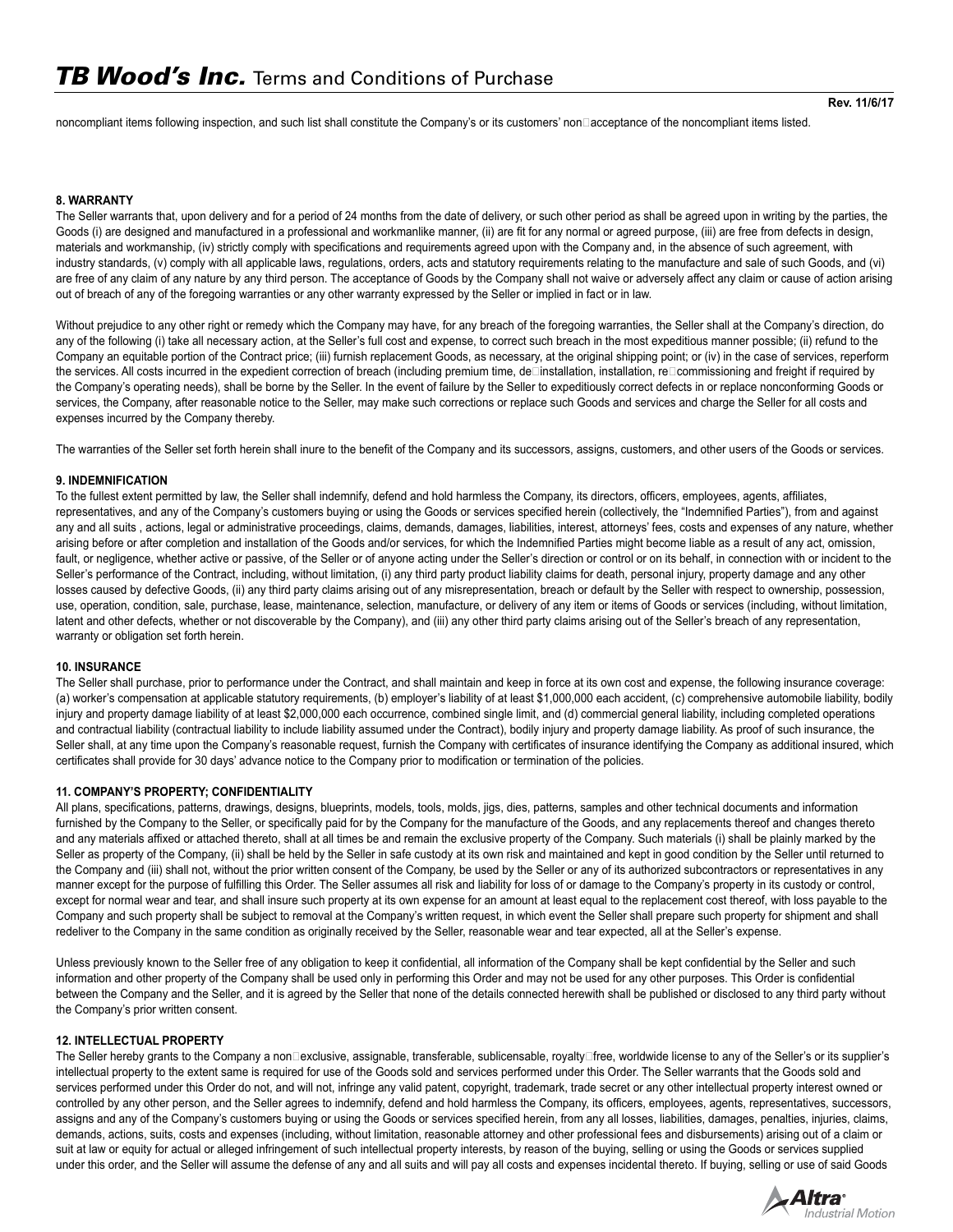## **Rev. 11/6/17**

or services is enjoined, then the Seller shall, at its own expense and at the Company's option, either procure for the Company the right to continue buying, selling and using said Goods or services or replace the same with a non□infringing equivalent; or remove said Goods or services from commerce and refund to the Company the purchase price and the related transportation and handling costs thereof. Unless otherwise agreed to in writing by the Seller and the Company, all right, title and interest in any inventions, developments, improvements or modifications of or for goods and services delivered hereunder shall exclusively belong to the Company as part of this work for hire.

# **13. CHANGES**

The Company shall have the right, at any time, to make changes to any Order, including, without limitation, quantities, specifications, delivery schedules, method of shipment and packaging, but no additional charges will be allowed for such changes unless authorized in writing by the Company. If such changes affect delivery or the amount to be paid by the Company, the Seller shall notify the Company within ten (10) days following a change requested by the Company with the Seller's proposal for adjustments to price or schedule along with sufficient supporting data to justify such adjustments for the Company's consideration and discussion with the Company. Any request from the Seller for a price increase or extension of time for delivery shall not be binding upon the Company unless evidenced in the Company's change order. If the Seller and the Company fail to agree upon any adjustments to the price or time to perform, then the Seller agrees to proceed promptly and diligently with the prosecution of the requested changes as set forth in the applicable change order and any disputes that remain unresolved between the Seller and the Company after thirty (30) days with respect to any change order shall be subject to the dispute resolution process as provided for in these Conditions. The Seller shall notify the Company prior to making any changes to raw material feedstocks, the production process or production equipment or location(s) involved in the fulfillment of the Contract and shall obtain the Company's written acknowledgment that such changes do not render the materials supplied hereunder unsuitable for the Company's use prior to instituting such changes.

# **14. CANCELLATION**

The Company may cancel this Order at any time for its convenience, in whole or in part, by giving notice to the Seller in writing, by fax or electronically. Upon receipt of such cancellation notice, the Seller shall immediately act so that no further costs are incurred, and shall thereafter do only such work as may be necessary to preserve and protect work already in progress and to protect material and goods at the work site or in transit thereto. All cancellation claims must be submitted by the Seller in writing to the Company within fifteen (15) days of the order cancellation date. The Company's sole obligation for cancellation under this section shall be to reimburse the Seller for (a) those services actually performed and for those Goods actually shipped and accepted by the Company up to the date of cancellation, and (b) reasonable and documented costs incurred by the Seller for unfinished goods, which are specifically manufactured for the Company and which are not standard goods of the Seller, as of the date of cancellation. In no event shall the Company be responsible for loss of anticipated profit nor shall reimbursement exceed the Order value.

# **15. FORCE MAJEURE**

In the event of war, declared or undeclared, acts of terrorism, fire, flood, strike, riot, act of governmental authority, acts of God or other similar contingencies beyond the reasonable control of the Seller, the Seller shall notify the Company of such delaying event or occurrence and take all steps necessary to end such delay, including procurement of materials from alternate sources and acceleration of activities to meet the Company's schedule. If, in the Company's discretion, the delay is not capable of prompt remedy, the Company may terminate this Order for its own convenience pursuant to the terms of these Conditions. Neither party shall be liable for damages resulting from delays arising out of causes beyond its control, including but not limited to, acts of God, acts of any government, fires, floods, epidemics, quarantine restrictions, strikes, freight embargoes, and severe weather, nor shall such delay affect the remainder of this Order.

# **16. COMPLIANCE WITH LAWS**

The Seller warrants that, in the performance of this order, the Seller and all Goods and services provided hereunder will comply with all applicable federal, foreign, state and local laws, ordinances, codes, regulations, and orders now in effect or which may become effective and which may apply to the Seller and/or the Goods or services provided hereunder, including, but not limited to, the Occupational Safety and Health Act of 1970 as amended ("OSHA"); Toxic Substance Control Act as amended ("TSCA"); the Equal Employment Opportunity Act and the Regulations and Standards issued pursuant thereto ("EEOC"); the Fair Labor Standards Act of 1938 as amended ("FLSA"), and all applicable antitrust and competition laws and regulations. Additionally, the Seller represents and warrants that it shall supply the Company with such information as may be necessary to permit the Company to comply with the Federal Hazard Communication Standard as set forth in 29 CFR 1920.1200 (or the equivalent of 29 CFR 1920.1200 in the applicable local jurisdiction). The Seller shall supply such material data safety sheets (MSDS) to the Company and the receiving facility at the time of making its first delivery pursuant to this Order, and shall revise or amend such MSDS as necessary during the course of fulfilling this Order. Failure of the Seller to supply such MSDS shall be conclusively presumed to mean that such data is not required for the Goods supplied. Further, the Seller warrants that the Goods furnished by it will be in compliance with the Consumer Product Safety Act ("CPSA"), National Highway Safety Act ("NHSA"); and regulations issued pursuant thereto.

# **17. CONFLICT MINERALS**

The Seller hereby represents, warrants, covenants and certifies that (i) it is in full compliance with all applicable conflict minerals laws, including, without limitation, Section 1502 of the Dodd-Frank Wall Street Reform and Consumer Protection Act of 2010, as it may be amended from time to time and any regulations, rules, releases, decisions or orders relating thereto adopted by the Securities and Exchange Commission or successor governmental agency responsible for adopting regulations relating thereto (collectively, the "Act"), and (ii) none of the Goods furnished hereunder shall contain any conflict mineral (including, but not limited to, tin, tantalum, gold and tungsten) originating in the Democratic Republic of the Congo or an adjoining country (the "Conflict Region") unless (x) such conflict mineral is from recycled or scrap sources or (y) such conflict mineral was outside the supply chain prior to January 31, 2013. The Seller further agrees, at any time upon the Company's reasonable request, (1) to promptly certify in writing as to the Seller's compliance with this paragraph, (2) to promptly provide the Company with such information regarding the source and chain of custody of all conflict minerals that may be contained in the Goods delivered hereunder, (3) to reasonably cooperate with the Company's efforts to comply with the requirements of the Act, and (4) to cause its subcontractors and sub-suppliers of every tier to provide the Seller and the Company with the information and cooperation that the Seller is required to provide under the foregoing clauses (1), (2) and (3). Should the Seller learn or have reason to know of or suspect any development that makes it likely that any Good furnished hereunder contains any conflict mineral originating in the Conflict Region in violation of the foregoing, or that in any other way makes inaccurate, incomplete or misleading the representations, warranties and certifications of the Seller set forth herein, then the Seller shall immediately advise the Company in writing of such knowledge or suspicion and all related information known to the Seller. The Seller acknowledges that the Company will rely on the accuracy and completeness of information that the Seller furnishes to the Company as the basis for the Company's compliance with the Act.

# **18. EXPORT CONTROLS; ANTIEBRIBERY LAWS**

The Seller will comply with all applicable export and re⊡export control laws including, without limitation, laws related to export licensing, in connection with performing its obligations hereunder. The Seller will provide the Company with the Export Control Classification Number, or such similar number from other jurisdictions, and any other foreign trade data with respect to the Goods and their components, and any changes to such data, as the Company may reasonably request. The Seller represents and warrants that it and its employees, agents and representatives have not violated and will not violate any provision of any applicable anti□bribery or anti□corruption laws.